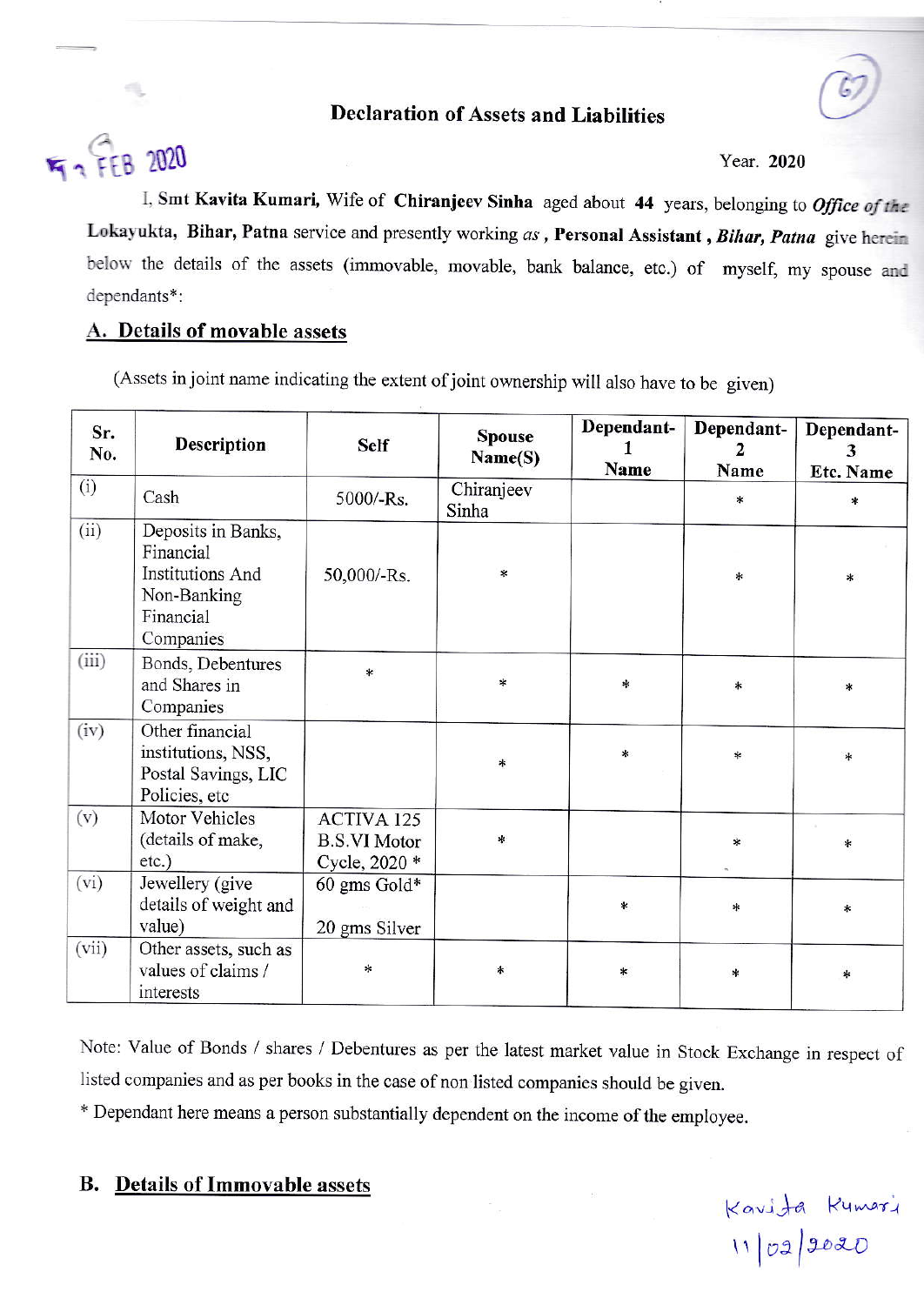[Note: Properties in joint ownership indicating the extent of joint ownership will also have to be indicated]

| Sr.<br>No. | Description                                                                                                                                                | <b>Self</b>                                                                                          | <b>Spouse</b><br>Name(S) | Dependant-1<br>Name | Dependant-2<br>Name | Dependant-<br>3<br>Etc. Name |
|------------|------------------------------------------------------------------------------------------------------------------------------------------------------------|------------------------------------------------------------------------------------------------------|--------------------------|---------------------|---------------------|------------------------------|
| (i)        | Agricultural Land<br>- Location(s) - Survey<br>number(s)<br>- Extent (Total<br>measurement)<br>-Current market value                                       | Parsa Bazar,<br>2 Katta,<br>khata no-<br>$176$ , plot<br>no-265,<br>current<br>value-<br>11,50,000/- |                          |                     | $\ast$              | $*$                          |
| (ii)       | Non-Agricultural Land<br>- Location(s)<br>- Survey number(s)<br>- Extent (Total<br>measurement)<br>-Current market value                                   | $\ast$                                                                                               | $\ast$                   | $\ast$              | $\ast$              | *                            |
| (iii)      | <b>Buildings Commercial</b><br>and residential)<br>Location(s)<br>- Survey /door<br>number(s)<br>- Extent (Total<br>measurement)<br>- Current market value |                                                                                                      |                          | *                   | $\ast$              | $\ast$                       |
| (iv)       | Houses / Apartments,<br>etc. - Location(s)<br>- Survey /door<br>number(s)<br>- Extent (Total<br>measurement) - Current<br>market value                     | $\ast$                                                                                               | *                        | $\ast$              | $\ast$              | $\ast$                       |
| (v)        | Others (such as interest<br>in property)                                                                                                                   | $\ast$                                                                                               | $\ast$                   | $\ast$              | $\star$             | *                            |

I give herein below the details of my liabilities / overdues to public financial institutions and  $(2)$ government dues:-

[Note: Please give separate details for each item)

 $\mathcal{C}^{\mathbf{C}}$ 

| Sr.<br>No. | <b>Description</b>                     | Name & address of Bank /<br><b>Financial Institutions(s)/</b><br>Department (s) | Amount outstanding as<br>on |  |
|------------|----------------------------------------|---------------------------------------------------------------------------------|-----------------------------|--|
|            | (i) Loans from Banks                   |                                                                                 |                             |  |
|            | (ii) Loans from financial institutions |                                                                                 | ∗                           |  |
|            | (iii) Government Dues:                 |                                                                                 |                             |  |

Kavifa Kumazi<br>11/02/2020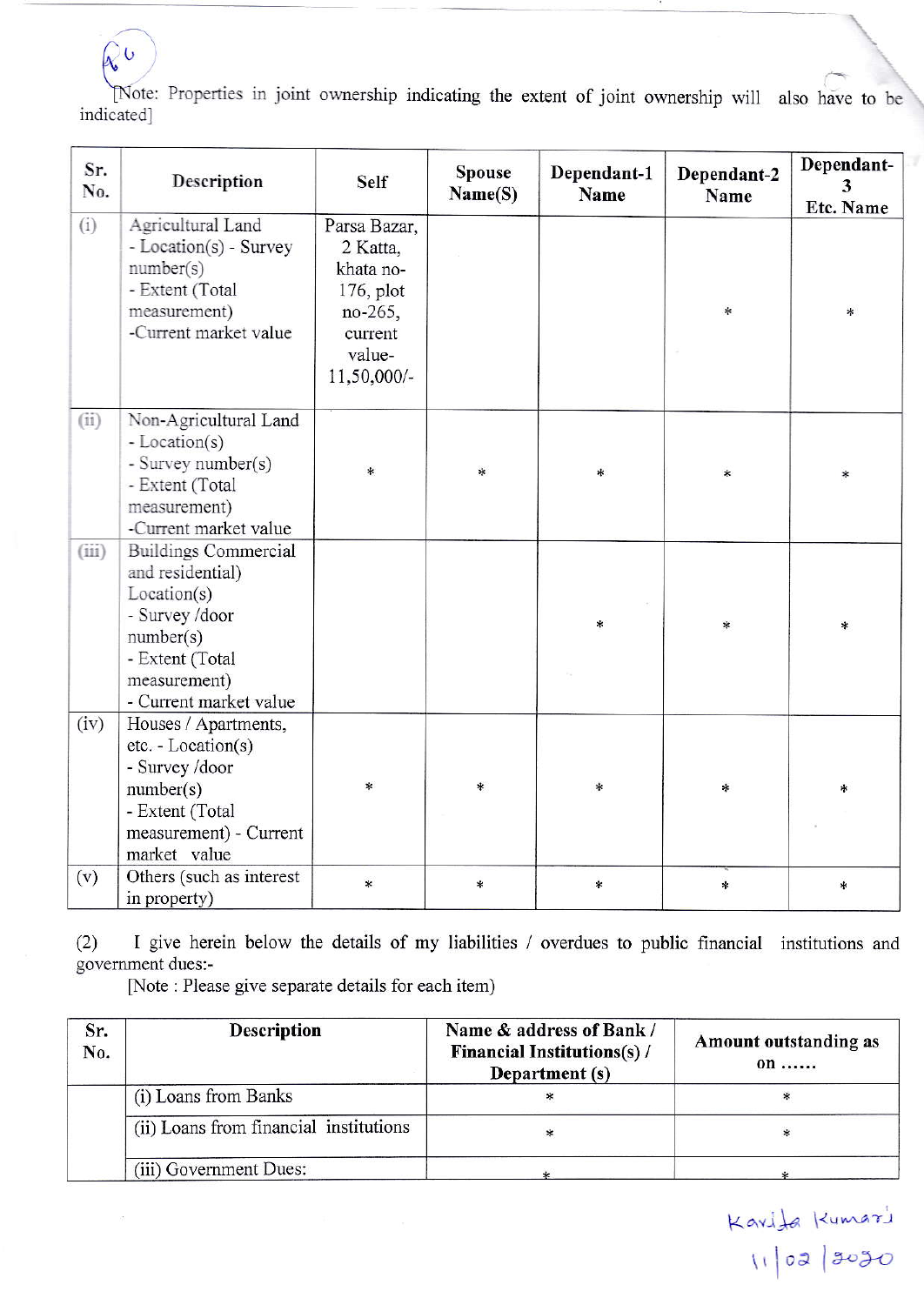|     | (a) dues to departments dealing with<br>government accommodation                                                                                                |                              |              |
|-----|-----------------------------------------------------------------------------------------------------------------------------------------------------------------|------------------------------|--------------|
|     | (b) dues to departments dealing with<br>supply of water                                                                                                         | $\ast$                       | $\ast$       |
|     | (c) dues to departments dealing with<br>supply of electricity                                                                                                   | $\ast$                       | $\ast$       |
|     | (d) dues to departments dealing with<br>telephones                                                                                                              | $\ast$                       | $\ast$       |
|     | (e) dues to departments dealing with<br>government transport (including<br>aircraft and helicopters)                                                            | $\ast$                       | *            |
|     | (f) Other dues, if any                                                                                                                                          | $\ast$                       | $\ast$       |
| (b) | (i) Income Tax including surcharge<br>[Also indicate the assessment year<br>upto which Income Tax Return filed.<br>Give also Permanent Account<br>Number (PAN)] | PAN NO-ARPPK8333G<br>2015.20 | $\mathbf{x}$ |
|     | (ii) Wealth Tax [Also indicate the<br>assessment<br>year upto which Wealth Tax return<br>filed.]                                                                | *                            | *            |
|     | (iii) Sales Tax [Only in case of<br>proprietary<br>business]                                                                                                    | *                            | $\ast$       |
|     | (iv) Property Tax                                                                                                                                               | *                            | *            |

#### $\mathsf{C}.$ **Personal Detail**

| <b>GPF/CPF/PRAN No.:-</b> |        | PTS/LOK-70                                                                                                                      |  |  |
|---------------------------|--------|---------------------------------------------------------------------------------------------------------------------------------|--|--|
| Gender                    | $:-$   | (M/F)<br>$\mathfrak{m}$<br>F                                                                                                    |  |  |
| Date of Birth             | $:-$   | 5<br>9<br>3<br>(DD/MM/YYYY)                                                                                                     |  |  |
| <b>Class/Group</b>        | $\sim$ | $\mathbf C$<br>( A/B/C)                                                                                                         |  |  |
| Cadre                     | ፦      | <b>Personal Assistant</b><br>(full Name e.g: B.A.S- Bihar Administrative Service.<br><b>B.S.S:- Bihar Secretariat Service</b> ) |  |  |
| <b>Home District :-</b>   |        | <b>PATNA</b>                                                                                                                    |  |  |

 $K$ avite Kumari<br>11/02/2020